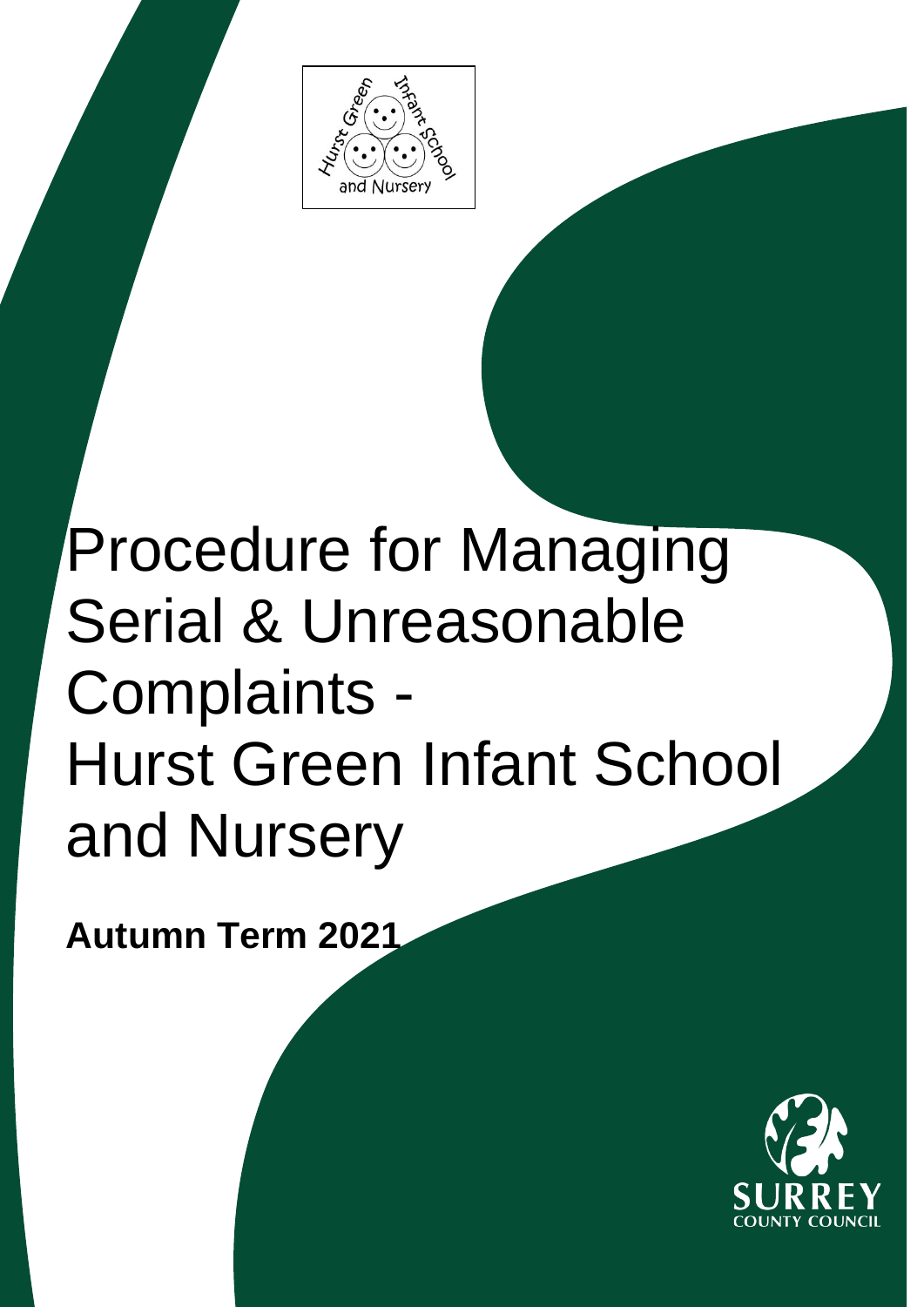## **Procedure for managing serial and unreasonable complaints**

Hurst Green Infant School and Nursery is committed to dealing with all complaints fairly and impartially, and to providing a high quality service to those who complain. We will not normally limit the contact complainants have with our school. However, we do not expect our staff to tolerate unacceptable behaviour and will take action to protect staff from that behaviour, including that which is abusive, offensive or threatening.

Hurst Green Infant School and Nursery defines unreasonable behaviour as that which hinders our consideration of complaints because of the frequency or nature of the complainant's contact with the school, such as, if the complainant:

- refuses to articulate their complaint or specify the grounds of a complaint or the outcomes sought by raising the complaint, despite offers of assistance
- refuses to co-operate with the complaints investigation process
- refuses to accept that certain issues are not within the scope of the complaints procedure
- insists on the complaint being dealt with in ways which are incompatible with the complaints procedure or with good practice
- introduces trivial or irrelevant information which they expect to be taken into account and commented on
- raises large numbers of detailed but unimportant questions, and insists they are fully answered, often immediately and to their own timescales
- makes unjustified complaints about staff who are trying to deal with the issues, and seeks to have them replaced
- changes the basis of the complaint as the investigation proceeds
- repeatedly makes the same complaint (despite previous investigations or responses concluding that the complaint is groundless or has been addressed)
- refuses to accept the findings of the investigation into that complaint where the school's complaint procedure has been fully and properly implemented and completed including referral to the Department for Education
- seeks an unrealistic outcome
- makes excessive demands on school time by frequent, lengthy and complicated contact with staff regarding the complaint in person, in writing, by email and by telephone while the complaint is being dealt with
- uses threats to intimidate
- uses abusive, offensive or discriminatory language or violence
- knowingly provides falsified information
- publishes unacceptable information on social media or other public forums.

Complainants should try to limit their communication with the school that relates to their complaint, while the complaint is being progressed. It is not helpful if repeated correspondence is sent (either by letter, phone, email or text), as it could delay the outcome being reached.

Whenever possible, the Head Teacher or Chair of Governors will discuss any concerns with the complainant informally before determining that they may be acting "unreasonably".

If the behaviour continues, the Head Teacher will write to the complainant explaining that their behaviour is unreasonable and ask them to change it. For complainants who excessively contact Hurst Green Infant School and Nursery causing a significant level of disruption, we may specify